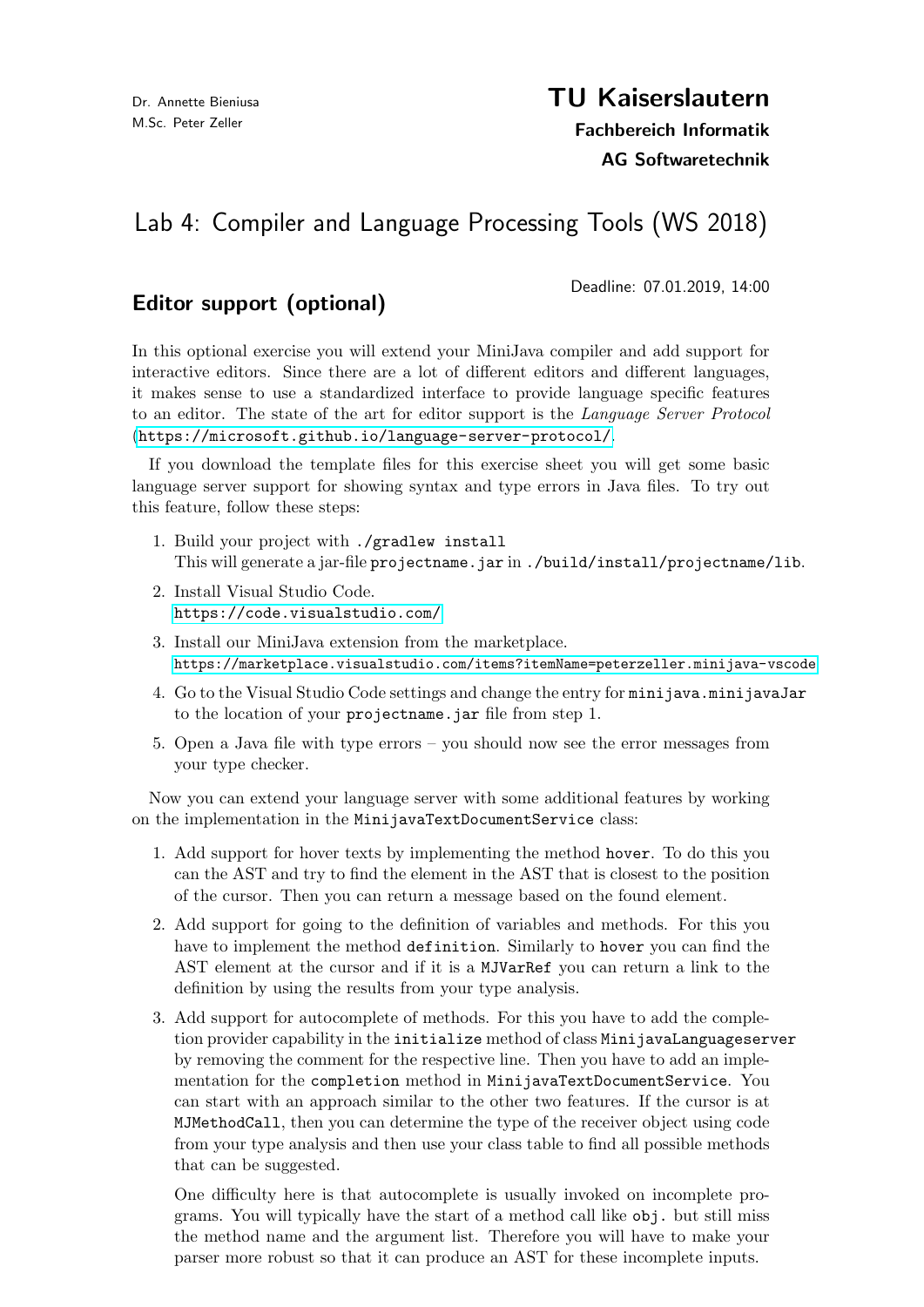## From MiniJava to MiniLLVM (Part 1)

For the next step in our project, we will use MiniLLVM as an intermediate language. The structure and semantics of MiniLLVM are defined at the end of this exercise sheet.

The input to the translation phase is the annotated AST from the analysis phase. Please contact us, if you did not complete the last exercise and we will provide you the required material.

Using the AST and the results of the name- and type-analysis, you have to generate a MiniLLVM program with equivalent behavior to the MiniJava program given as input. Equivalence means that running the Java program and the corresponding MiniLLVM program produce the same output, when executed with the same inputs. When the Java program terminates with an exception, the corresponding MiniLLVM program should terminate using the special HaltWithError instruction. When the Java program terminates normally, the MiniLLVM program should terminate with exit code zero. The programs may differ, when the stack or heap memory is exhausted.

#### Translation of statements and expressions (10 points)

As the first part of the translation, you should handle the translation of statements and expressions. You only have to handle the translation of the main method and can ignore other classes and methods. Your translation must handle all statements and expressions, except for the ones related with object oriented programming and arrays, which you will have to handle later.

More precisely, your compiler should be able to translate the following statements and expressions: Block, StmtIf, StmtWhile, StmtReturn, StmtPrint, StmtExpr, StmtAssign, ExprBinary, ExprUnary, BoolConst, VarUse, Number.

#### Translation of arrays (5 points)

Extend your compiler with the translation of arrays, which includes the translation of the following expressions: ArrayLookup, ArrayLength, ExprNull, NewIntArray.

#### Hints

- Translation of the object oriented constructs (including the expressions FieldAccess, MethodCall, ExprThis, NewObject) will be handled on the next exercise sheet. Design your compiler, so that you can easily add these features later.
- You may assume that you are translating only name- and type-correct MiniJava programs.
- The AST elements (see description in Section [1.3\)](#page-5-0) have two different kind of attributes: Attributes marked with ref and normal attributes.

For normal attributes, the stored element may occur only once in the tree, because they store a reference to their parent element.

Ref-attributes can refer to elements stored at other places in the tree. Refattributes do not affect the parent-attribute of the referenced element and so there can be many references to the same element.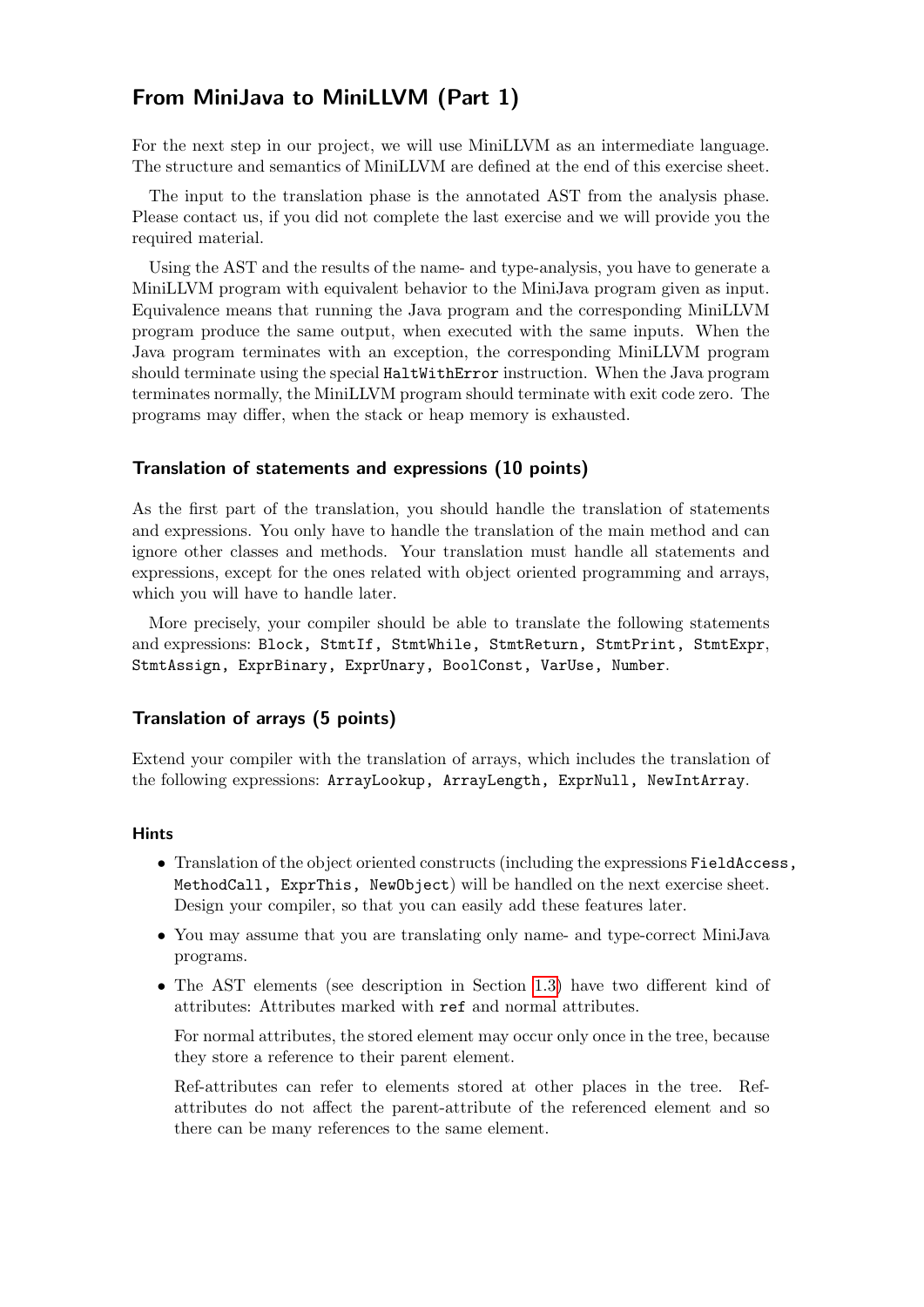As an example, consider the following declaration and use of a TemporaryVar a:

```
TemporaryVar a = TemporaryVar("a");
BasicBlock entry = BasicBlock(
       Load(a, ConstInt(70000)),
       Print(VarRef(a))
);
```
The variable a is owned by the ReadByte instruction, so the parent of a is the ReadByte instruction. The same variable a is referenced by the VarRef operand. This situation can be visualized as follows, using dotted lines for references and solid lines for a containment-relation:



In contrast to the example above, the following example would produce two different TemporaryVar elements, of which one is not rooted in the tree:

```
BasicBlock entry = BasicBlock(
```

```
Load(TemporaryVar("a"), ConstInt(70000)),
Print(VarRef(TemporaryVar("a")))
```




• As each element can have only one parent, it is not possible to reuse Operands. Therefore the following code will not work and throw a runtime exception:

```
Operand c = ConstInt(1);
TemporaryVar t = TemporaryVar("t");
Instruction i = \text{BinaryOperation}(t, c, \text{Add}(), c);
```
You can use the copy method to solve this problem in some cases.

• As mentioned above, the LLVM AST uses references to represent uses of declarations. This has some benefits: The declarations can be renamed without changing the uses, it is not necessary to do a name analysis after generation, and the API makes better use of the Java type system.

However, it means that elements have to be created before they can be used. For example you have to create an (empty) BasicBlock, before you can create the Jump instruction, which jumps to this block.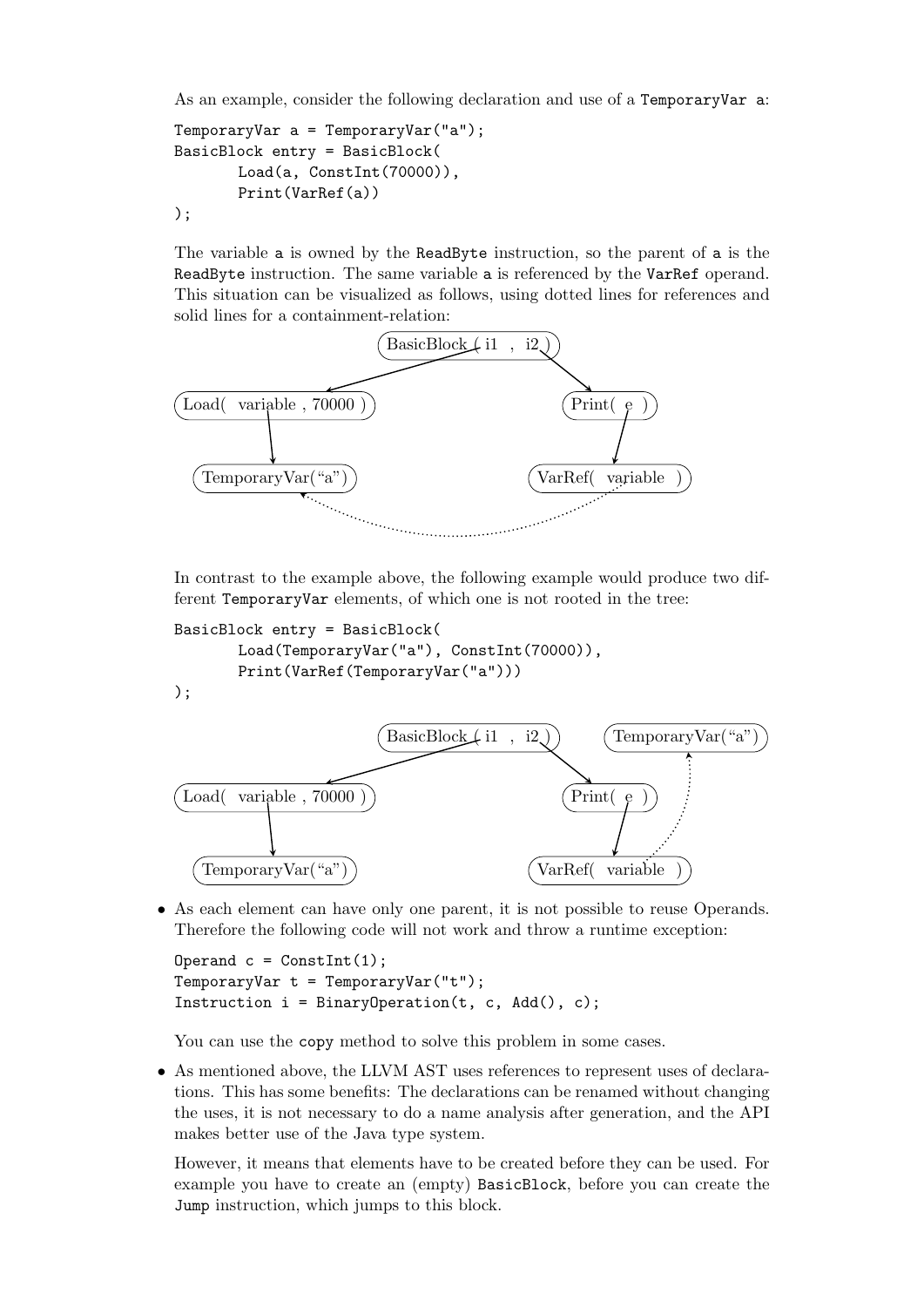- When the names inside a LLVM program are not unique, the Printer will automatically make them unique before printing. You should be aware of this fact while debugging.
- Make use of the CommentInstr to make the generated code traceable to its source. For example, you can add a comment with the original line number before translating each statement.
- If you want to pass additional information from your analysis phase to the translation phase, adapt the code in main/MiniJavaCompiler.java.

#### Submission

- Deadline: 07.01.2019, 14:00
- Late submissions will not be accepted.
- Submit your solution via your group's Git repository (in a folder named "ex4").
- You have to put the materials provided with this assignment into the corresponding folders in your solution for the previous assignment and integrate these materials into your solution.
- You are strongly encouraged to test your solution with your own test cases.
- Write a readme file (in text, markdown, or pdf format) and submit it to the repository. Explain the overall structure of your solution and the pre- and postconditions for the translation of translating expressions and statements. If the methods for translating expressions and statements have side-effects, describe what they are.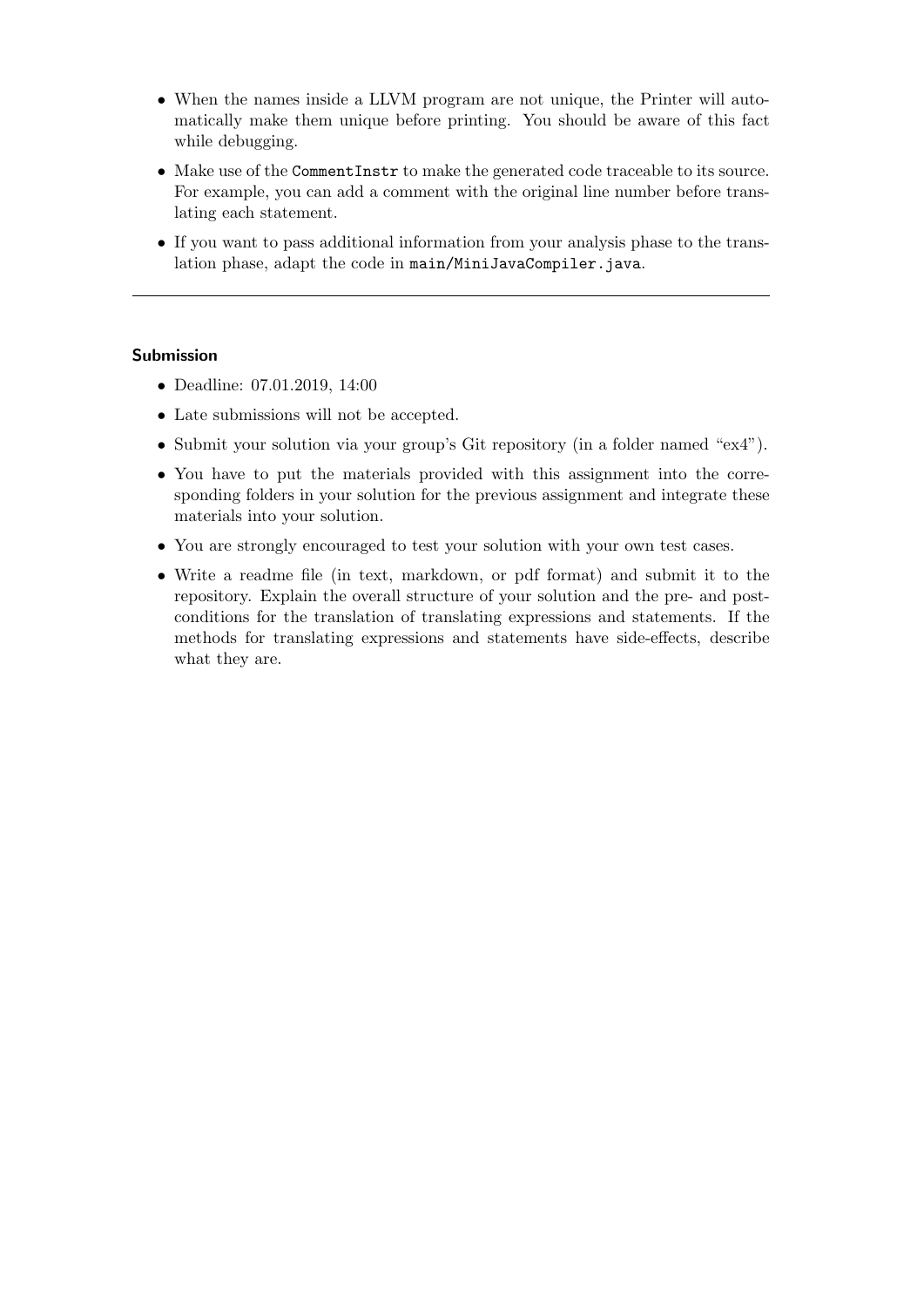### 1 The miniLLVM intermediate language

MiniLLVM is an intermediate language which uses static single assignment (SSA) form and is modeled as a subset of LLVM with some macros to simplify the translation.

For this exercise you should install version 3.8, 3.9 or 4.0 of LLVM. The executables opt and lli should be either in your PATH, or in a folder given by the LLVM\_COMPILER\_PATH environment variable.

For Mac, the easiest way to install LLVM is using Homebrew (https://brew.sh/). After installing Homebrew itself using the installation instructions on the Homebrew homepage, you can install LLVM with the command brew install llvm. Since the LLVM binaries are not installed into the PATH, you need to set the LLVM\_COMPILER\_PATH environment variable to the installation path (usually /usr/local/opt/llvm/bin).

Under Linux, you will most likely find LLVM packages in your package manager. Make sure that you install a package that installs the required links as well (e.g. 11 $\nu$ m under Ubuntu, not llvm-3.8). The LLVM executables need to be callable without version postfix (e.g. lli, not lli-3.8).

If you are using Windows, you can have to install the ClangOnWin distribution<sup>[1](#page-4-0)</sup> for the two required executables opt.exe and lli.exe to be installed.

#### 1.1 Further Resources for LLVM

- $\bullet\,$  Reference manual <http://llvm.org/docs/LangRef.html>
- LLVM tutorial (the Kaleidoscope language) <http://llvm.org/docs/tutorial/index.html> • Hints on translating high-level constructs to LLVM <https://github.com/idupree/llvm-doc/blob/master/MappingHighLevelConstructsToLLVMIR.rst>

#### 1.2 Commands for using LLVM on the commandline

Usually LLVM is integrated into compilers as a library, but it is also possible to use it from the commandline (which we will do in this project). The following commands show the most common use cases:

```
# Compile C file test.c to llvm:
clang test.c -S -emit-llvm
# run file test.ll in the llvm interpreter
lli test.ll
# Optimize a file:
opt -03 - S test.11 > test2.11# Remove alloca instructions (convert to SSA form)
opt -mem2reg -S test.ll > test2.ll
# Compile an llvm file to an executable:
 # 1. llvm -> bitcode
 llvm-as blub.ll
 # 2. bitcode -> object file
 llc -filetype=obj blub.bc
```
<span id="page-4-0"></span> $^{\rm 1}$ available under <code><https://sourceforge.net/projects/clangonwin/files/MsvcBuild/4.0/></code>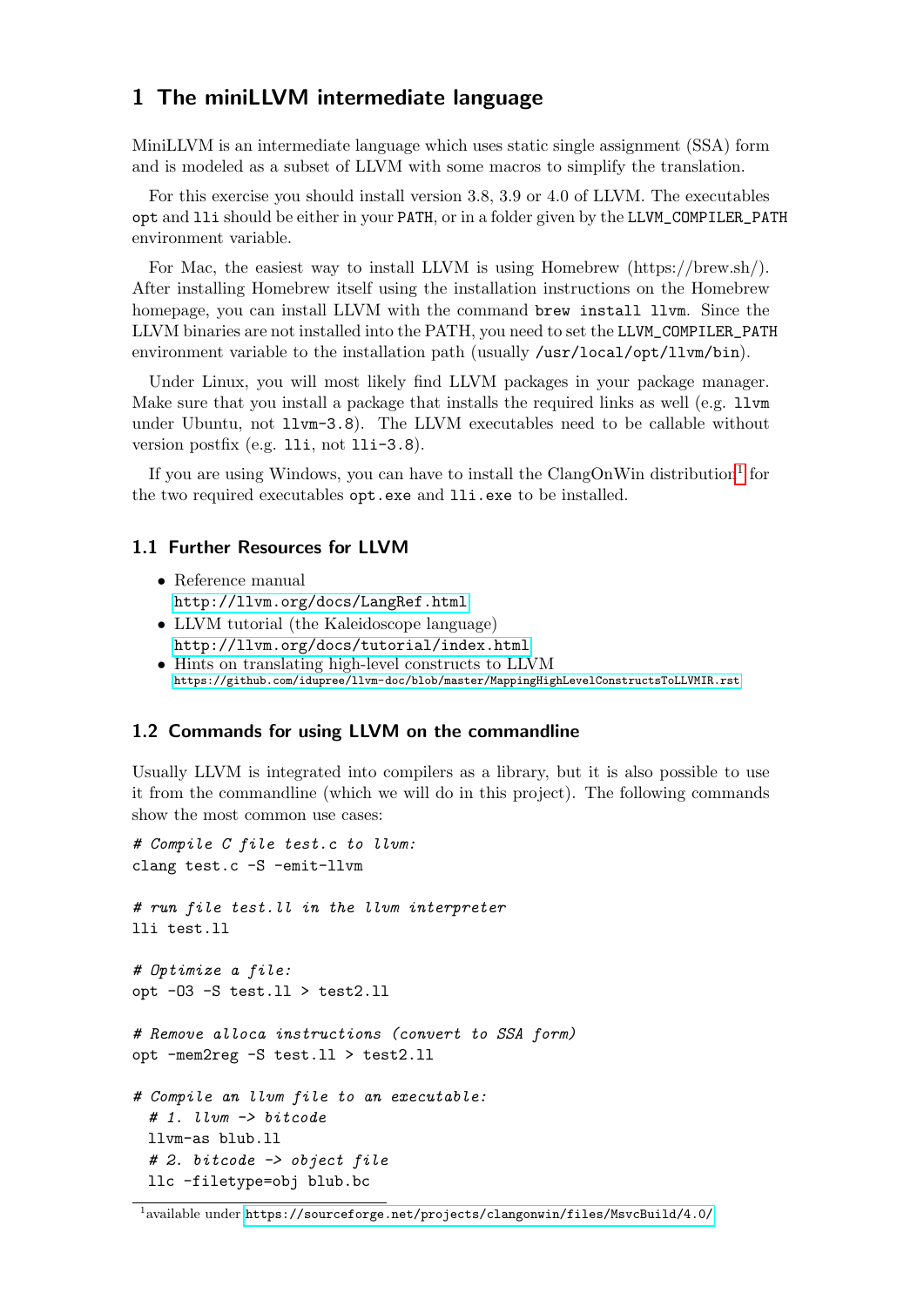```
# 3. link object file:
 clang -o blub blub.o
# Show control flow graph / dominator tree (requires graphviz)
opt -analyze -view-cfg test.ll
opt -analyze -view-cfg-only test.ll
opt -analyze -view-dom-only test.ll
opt -analyze -domfrontier test.ll
```
#### <span id="page-5-0"></span>1.3 Abstract Syntax

```
Prog(TypeStructList structTypes,
   GlobalList globals,
   ProcList procedures)
Global(ref Type type, String name, boolean isConstant, Const
   initialValue)
Variable =
     Parameter(ref Type type, String name)
   | TemporaryVar(String name)
Proc(String name,
   ref Type returnType,
   ParameterList parameters,
   BasicBlockList basicBlocks)
// a BasicBlock is a list of instructions
BasicBlock * Instruction
// instructions:
Instruction =
     Assign
   | TerminatingInstruction
   | Print(Operand e)
   | Store(Operand address, Operand value)
   | CommentInstr(String text)
Assign =
     Alloc(TemporaryVar var, Operand sizeInBytes)
   | Alloca(TemporaryVar var, ref Type type)
    | BinaryOperation(TemporaryVar var, Operand left,
           Operator operator, Operand right)
   | Bitcast(TemporaryVar var, ref Type type, Operand expr)
   | Call(TemporaryVar var, Operand function, OperandList arguments)
   | GetElementPtr(TemporaryVar var, Operand baseAddress,
           OperandList indices)
   | Load(TemporaryVar var, Operand address)
   | PhiNode(TemporaryVar var, ref Type type,
                      PhiNodeChoiceList choices)
Operator = Add() | Sub() | Mul() | Sdiv() | Srem()| And() | Or() | Xor()
```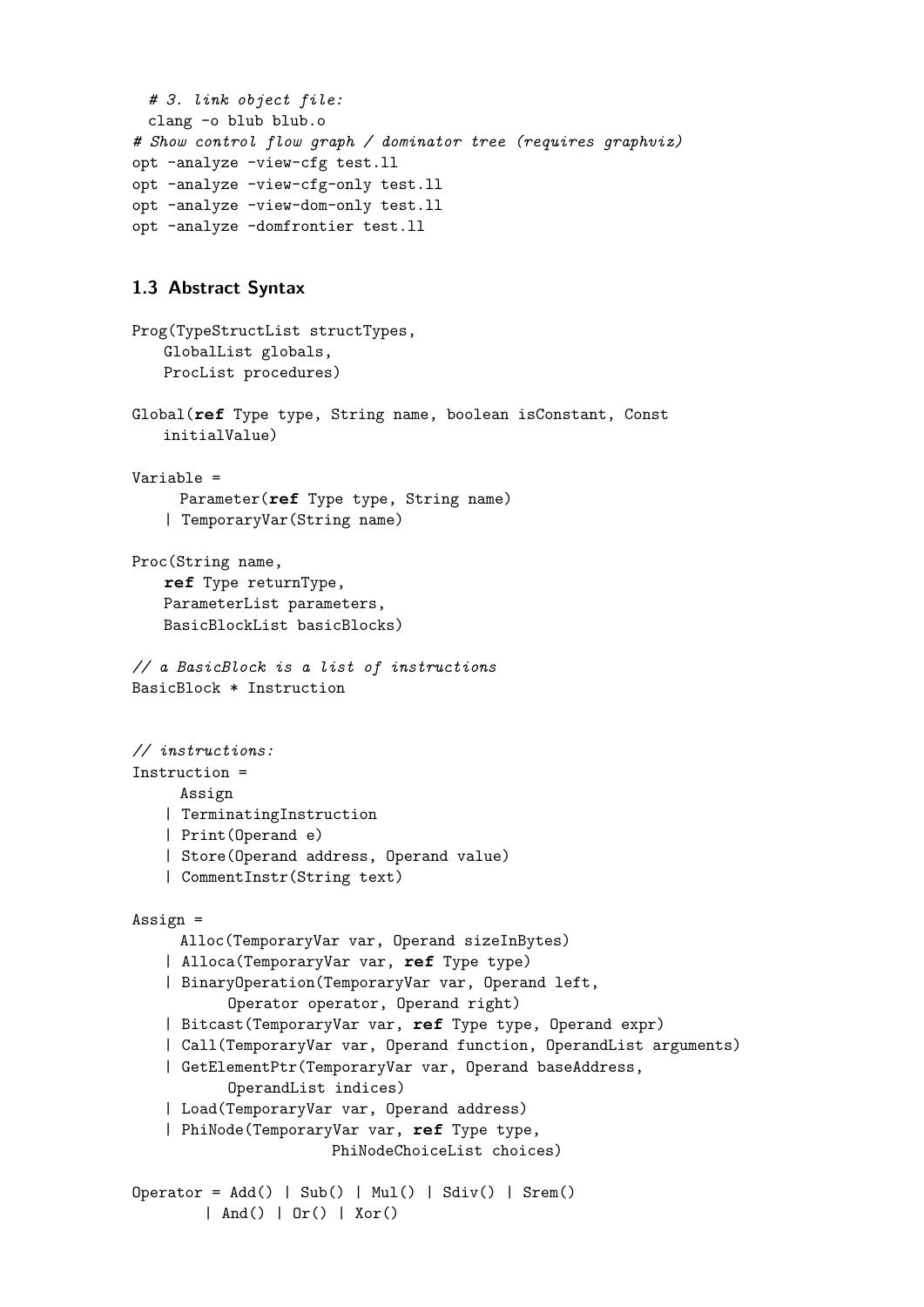```
| Eq() | Sgt() | Sge() | Slt() | Sle()
```
PhiNodeChoice(**ref** BasicBlock label, Operand value)

```
// terminating instructions:
TerminatingInstruction =
     Branch(Operand condition, ref BasicBlock ifTrueLabel,
           ref BasicBlock ifFalseLabel)
   | Jump(ref BasicBlock label)
   | ReturnExpr(Operand returnValue)
   | ReturnVoid()
   | HaltWithError(String msg)
// operands:
Operand =
     Const
   | VarRef(ref Variable variable)
Const =
     ConstBool(boolean boolVal)
   | ConstInt(int intVal)
   | GlobalRef(ref Global global)
   | ProcedureRef(ref Proc procedure)
   | Nullpointer()
   | Sizeof(ref TypeStruct structType)
   | ConstStruct(ref TypeStruct structType, ConstList values)
// types:
Type =
     TypeArray(ref Type of, int size)
   | TypeBool()
   | TypeByte()
   | TypeInt()
   | TypePointer(ref Type to)
   | TypeNullpointer()
   | TypeProc(TypeRefList argTypes, ref Type resultType)
   | TypeStruct(String name, StructFieldList fields)
   | TypeVoid()
```
StructField(**ref** Type type, String name)

#### 1.4 Semantics and Types

#### 1.4.1 Programs

A program consists of a list of struct types, a list of global variables, and a list of procedures.

There must be one procedure named main with no arguments and return type integer, which is the entry point of the program.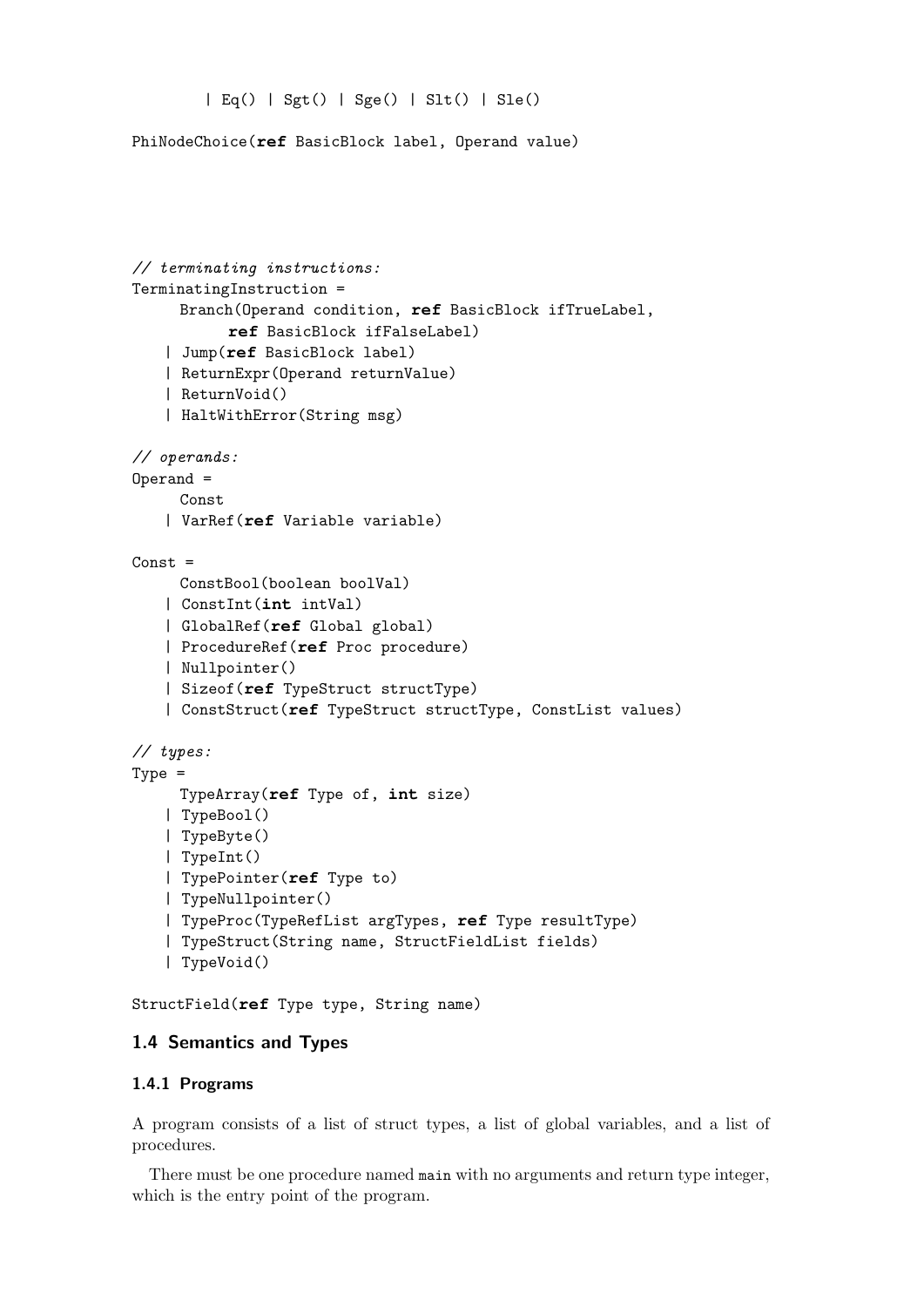#### 1.4.2 Globals

Globals have a name and a type and are initialized with constant expressions. For constant values the boolean isConstant can be set to **true**.

At runtime a global has a fixed memory address, which can be retrieved via the GlobalRef operand.

#### 1.4.3 Struct Types

Structs are like in C and contain a list of fields. Each field has a name and a type, however the name is only used for debugging and otherwise ignored.

#### 1.4.4 Procedures

A procedure has a name, a list of parameters, a return type, and an implementation given by a list of basic blocks.

#### 1.4.5 Basic blocks

A procedure always starts with executing the first basic block in the list (usually this block is named "entry").

A basic block must always end with a TerminatingInstruction.

#### 1.4.6 Instructions

Note that LLVM has a very small instruction sets. Most instructions that could be represented by other instructions are not included in LLVM. For example there are no unary operations, since xor and sub can be used instead. Similarly, there are no simple move-assignments (assigning the value of one variable to another).

Print prints the given integer. This is not a built-in LLVM instruction, but a macro which is implemented by calling the printf function in the C standard library.

| Java representation | printed LLVM                 |
|---------------------|------------------------------|
| Print(Constant(12)) | call $void$ $@print(i32 12)$ |

Store stores the given value at the given address.

| Java representation                                                                                                            | printed LLVM                                 |
|--------------------------------------------------------------------------------------------------------------------------------|----------------------------------------------|
| TemporaryVar $x = TemporaryVar("x")$ ;<br>$\cdots$<br>$\text{Alloca}(x, \text{TypeInt}())$ ,<br>Store(VarRef(x), ConstInt(42)) | $\chi =$ alloca i32<br>store i32 42, i32* %x |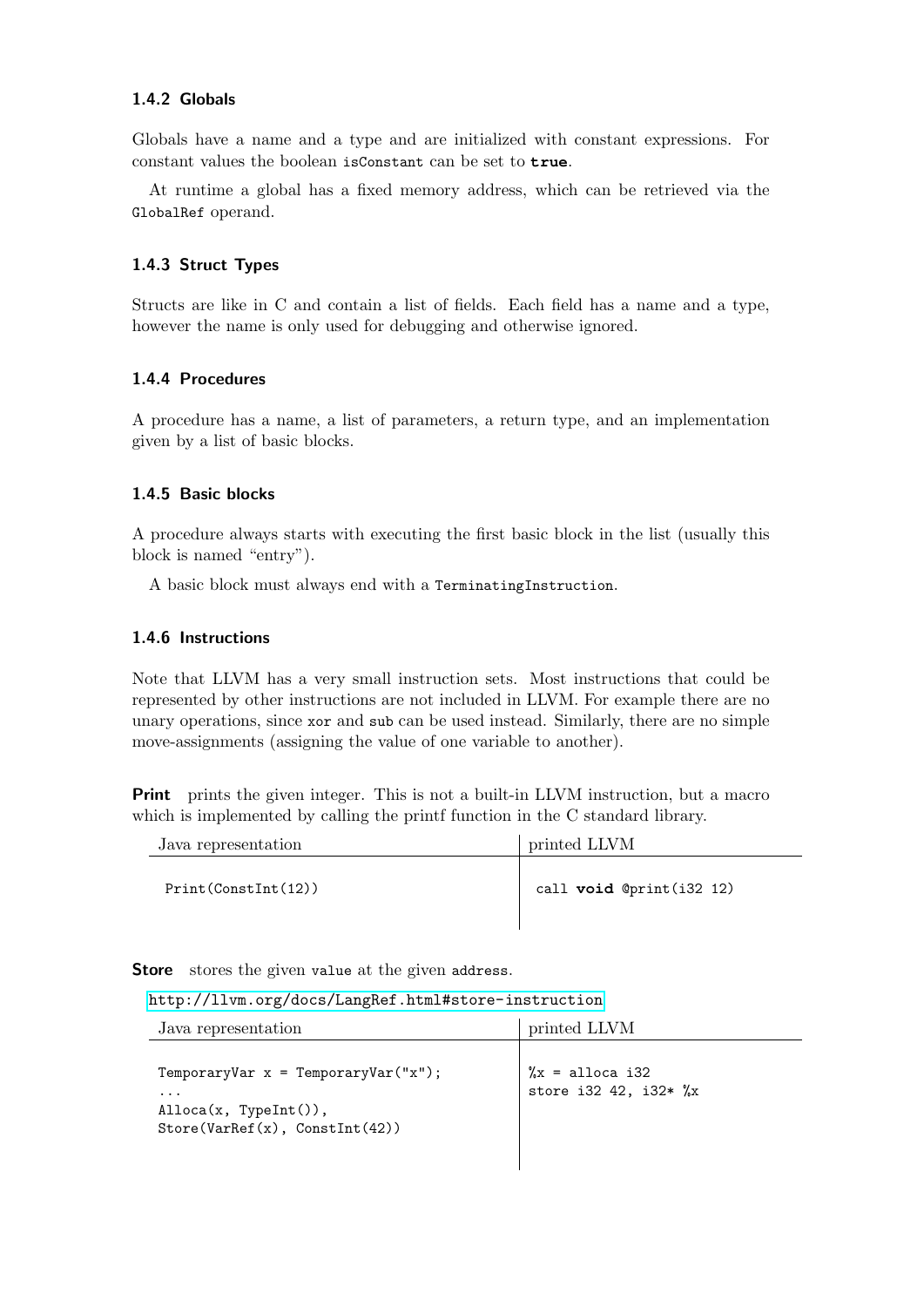**CommentInstr** can be used to add comments to the generated code.

| Java representation               | printed LLVM       |
|-----------------------------------|--------------------|
| CommentInstr("This is a comment") | :This is a comment |

#### 1.4.7 Instructions - Assignments

Most instructions are assignments and assign the result of their computation to a new temporary variable. Note that the variable of an assignment is not used with ref, which means that the variable is owned by the assignment and the same variable can only be used by one assignment. This ensures that the program always is in SSA form. You can use the Load, Store, and Alloca instructions for translating mutable variables.

Alloc allocates some new space on the heap. The parameter size is an integer value which denotes the number of bytes to allocate. The result of an allocation is a pointer to byte, which can be cast to other pointer types (see Bitcast instruction). The result may be **null**, if the system cannot allocate enough memory.

This is not a built-in LLVM instruction<sup>[2](#page-8-0)</sup>, but a marco which is printed as a call to the malloc function in the C standard library.

| Java representation                     | printed LLVM                     |
|-----------------------------------------|----------------------------------|
| Alloc(TemporaryVar("t"), ConstInt(100)) | $%t = call i8* @malloc(i32 100)$ |

Alloca allocates some new space on the stack. This space is freed again after the current procedure invocation ends. The operation will allocate space for the given type and save the pointer to this space in the given variable.

<http://llvm.org/docs/LangRef.html#alloca-instruction>

| Java representation                                  | printed LLVM        |
|------------------------------------------------------|---------------------|
| $\text{Alice}(\text{TemporaryVar}("x")$ , TypeInt()) | $\chi =$ alloca i32 |

**BinaryOperation** computes a normal binary operation. All operators are executed in a strict way, in particular And and Or are not lazy (or "short-circuiting").

<http://llvm.org/docs/LangRef.html#binary-operations> <http://llvm.org/docs/LangRef.html#icmp-instruction> <http://llvm.org/docs/LangRef.html#bitwise-binary-operations>

<span id="page-8-0"></span><sup>2</sup> alloc was a built-in instruction in earlier versions of LLVM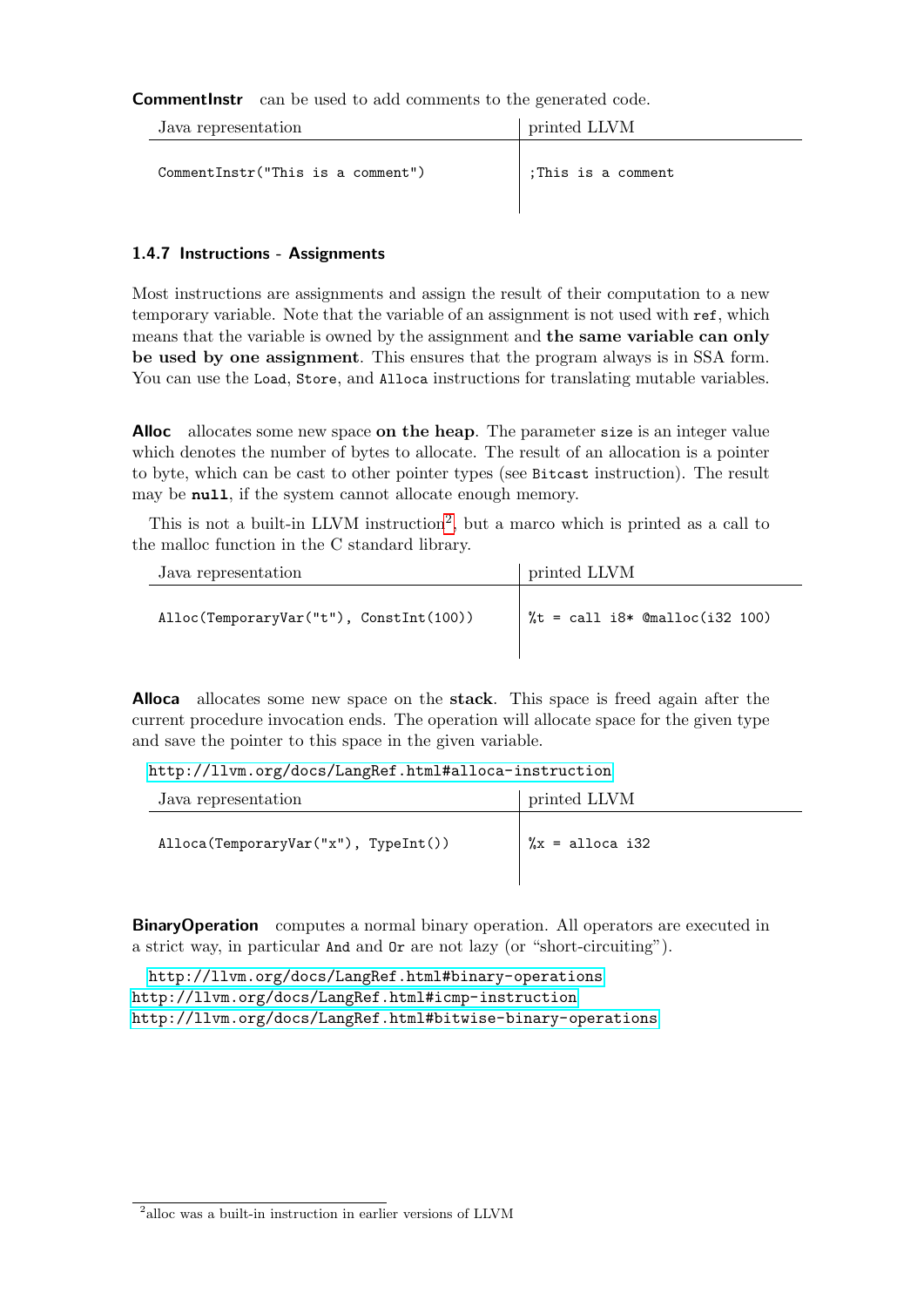| Java representation                                                                                                                                                                        | printed LLVM                                                                                          |
|--------------------------------------------------------------------------------------------------------------------------------------------------------------------------------------------|-------------------------------------------------------------------------------------------------------|
| BinaryOperation(x,<br>$Constitut(5)$ , $Add()$ , $Constitut(4))$ ,<br>BinaryOperation(y,<br>$VarRef(x)$ , $Sdiv()$ , $ConstInt(2)$ ,<br>BinaryOperation(z,<br>VarRef(x), Slt(), VarRef(y)) | $\chi =$ add i32 5, 4<br>$\chi_y$ = sdiv i32 $\chi$ , 2<br>$\chi$ z = icmp slt i32 $\chi$ x, $\chi$ y |

Bitcast interprets an expression as having a different type.

|  |  | http://llvm.org/docs/LangRef.html#bitcast-to-instruction |  |
|--|--|----------------------------------------------------------|--|
|--|--|----------------------------------------------------------|--|

| Java representation                                                                         | printed LLVM                                                                                                         |
|---------------------------------------------------------------------------------------------|----------------------------------------------------------------------------------------------------------------------|
| $\text{Alice}(x, \text{ConstInt}(128)),$<br>Bitcast(y, TypePointer(myStruct),<br>VarRef(x)) | $\frac{9}{8}x = \text{call } i8* \text{@malloc}(i32 128)$<br>$\gamma$ y = bitcast i8* $\chi$ x to $\gamma$ myStruct* |

Call calls the method function with the given Arguments args. The procedure proc must evaluate to a pointer to a procedure (see ProcedureRef operand). The argument types must be equal to the types of the formal parameters of the procedure.

<http://llvm.org/docs/LangRef.html#call-instruction>

| Java representation                                                              | printed LLVM                                                      |
|----------------------------------------------------------------------------------|-------------------------------------------------------------------|
| $Call(x, ProceedureRef(f), OperandList($<br>$Constitut(4)$ , $ConstBool(true$ )) | $\frac{9}{2}x = \text{call } i32 \text{ Of } (i32 \ 4, \ i1 \ 1)$ |

**GetElementPtr** is used to get the address of a subelement of an aggregate data structure (struct or array). It performs address calculation only and does not access memory. The baseAddress must be a pointer to a struct or array. The indices are used to index into the pointer. The first index is used to index in the given baseAddress. The subsequent indices are used to index into the array or struct being pointed to. For structs the number represents the index of the field in the struct definition (starting with index 0 for the first field).

|  |  | http://llvm.org/docs/LangRef.html#getelementptr-instruction |
|--|--|-------------------------------------------------------------|
|--|--|-------------------------------------------------------------|

| Java representation                                                                                                                                                                                                                                                                                                                | printed LLVM                                                                                                                                                                                  |
|------------------------------------------------------------------------------------------------------------------------------------------------------------------------------------------------------------------------------------------------------------------------------------------------------------------------------------|-----------------------------------------------------------------------------------------------------------------------------------------------------------------------------------------------|
| TypeStruct myStruct = TypeStruct(<br>"myStruct", StructFieldList(<br>StructField(TypeBool(), "a"),<br>StructField(TypeBool(), "b"),<br>StructField(TypeInt(), "c")));<br>// if p is a pointer to myStruct, load<br>// value of field b of that struct:<br>GetElementPtr(x, VarRef(p),<br>$OperandList(ConstInt(0), ConstInt(1))),$ | %myStruct = type {<br>$i1$ ; a<br>$,$ i1 ; $b$<br>$,$ i32 ; c<br>ŀ<br>$\cdot$<br>$\chi =$ getelementptr $\gamma$ myStruct,<br>%myStruct* %p, i32 0, i32 1<br>$\chi_y$ = load i1, i1* $\chi_x$ |
| Load(y, VarRef(x))                                                                                                                                                                                                                                                                                                                 |                                                                                                                                                                                               |

 $\overline{\phantom{a}}$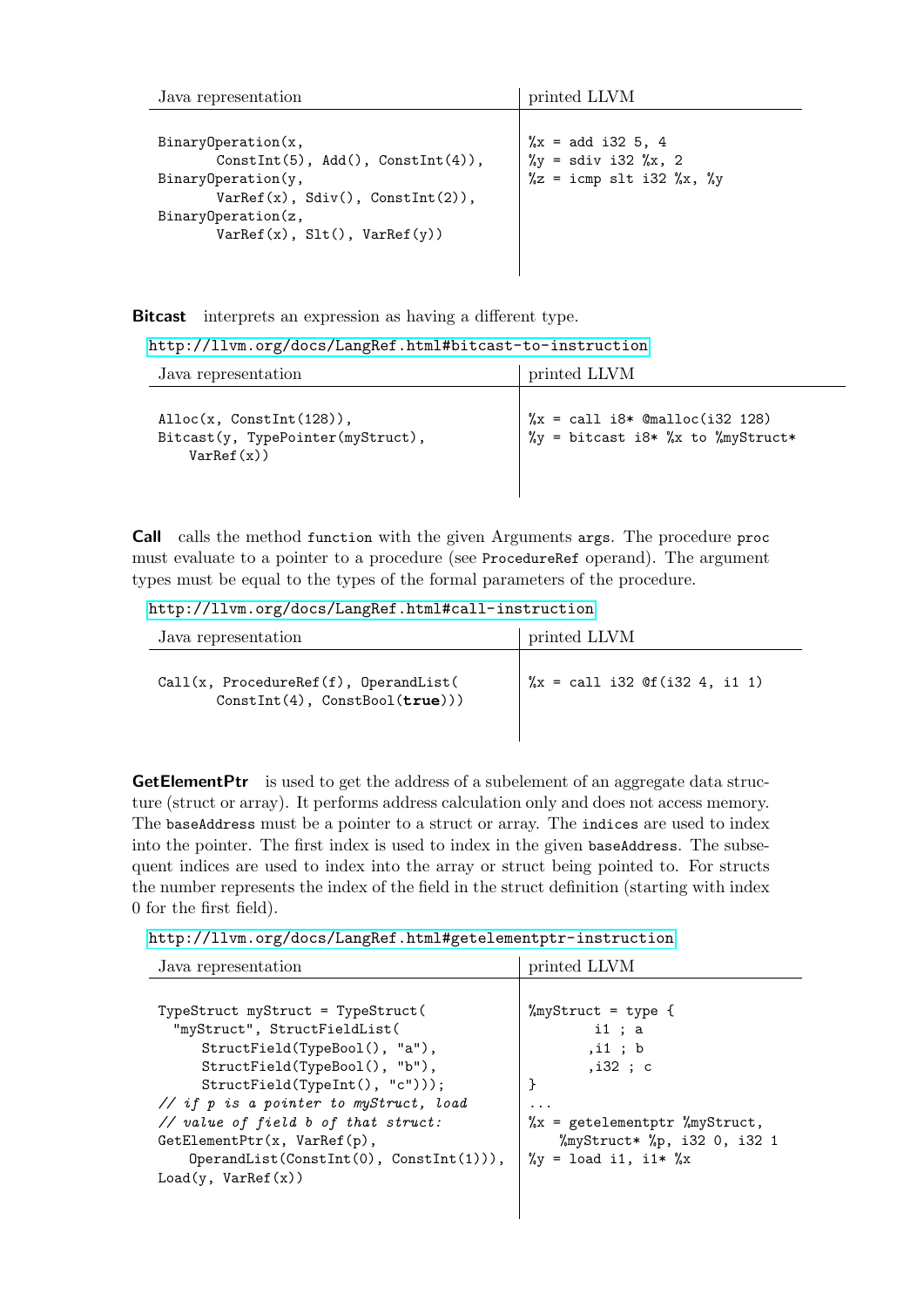#### Load loads a value from the given address.

| Java representation                                                                            | printed LLVM                                                                   |
|------------------------------------------------------------------------------------------------|--------------------------------------------------------------------------------|
| $\text{Alice}(x, \text{TypeInt}())$ ,<br>Store(VarRef(x), ConstInt(32)),<br>Load(y, VarRef(x)) | $\frac{9}{6}x =$ alloca i32<br>store i32 32, i32* %x<br>%y = load i32, i32* %x |

PhiNode Selects a value based on which BasicBlock was executed directly before the current block. PhiNodes can only be used at the beginning of a basic block.

A basic block A is called a predecessor of a block B, if A contains a jump or branch instruction to go to block B. A basic block can have several predecessors. Phi nodes are used to handle SSA form in this case. A phi node has a list of choices, which are (predecessor, operand) pairs. When a phi node is executed, the operand is chosen based on which basic block was executed directly before. Consequently a phi node should have one entry for each possible predecessor.

#### <http://llvm.org/docs/LangRef.html#i-phi>

| Java representation                      | printed LLVM                            |
|------------------------------------------|-----------------------------------------|
|                                          |                                         |
| BasicBlock block1 = BasicBlock(          | $b1$ :                                  |
| Load(a1, VarRef(x))                      | %a1 = load i32, i32* %x                 |
| $)$ ;                                    | br $label$ $%$ $%$ $%$                  |
| block1. setName("b1");                   |                                         |
| $BasicBlock block2 = BasicBlock($        | b2:                                     |
| Load(a2, VarRef(y))                      | %a2 = load i32, i32* %y                 |
| $)$ ;                                    | br label %b3                            |
| block2.setName("b2");                    |                                         |
| $BasicBlock block3 = BasicBlock($        | b3:                                     |
| PhiNode(a, TypeInt(), PhiNodeChoiceList( | %a = phi i32 [ %a1, %b1 ], [ %a2, %b2 ] |
| PhiNodeChoice(block1, Ast.VarRef(a1)),   |                                         |
| PhiNodeChoice(block2, Ast.VarRef(a2))    |                                         |
| )                                        |                                         |
| );                                       |                                         |
| block3.setName("b3");                    |                                         |
| block1.add(Jump(block3));                |                                         |
| block2.add(Jump(block3));                |                                         |
|                                          |                                         |
|                                          |                                         |
| BasicBlockList blocks = BasicBlockList(  |                                         |
| block1, block2, block3                   |                                         |
| );                                       |                                         |
|                                          |                                         |
|                                          |                                         |

#### 1.4.8 Terminating Instructions

Branch is a conditional jump. It jumps to the ifTrueLabel if the condition is true, otherwise it jumps to the ifFalseLabel.

<http://llvm.org/docs/LangRef.html#br-instruction>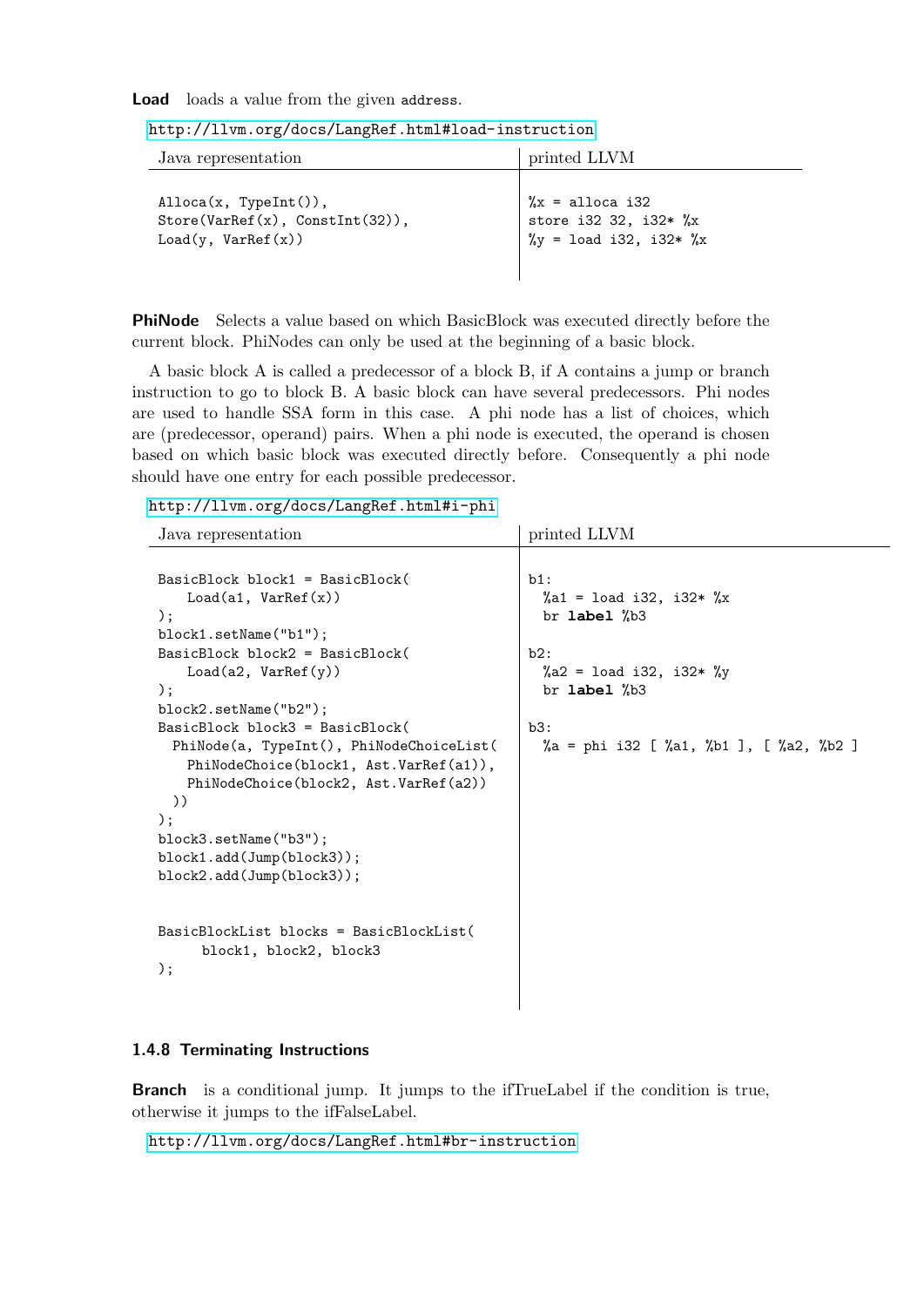| Java representation                | printed LLVM                               |
|------------------------------------|--------------------------------------------|
| Branch(VarRef(c), ifTrue, ifFalse) | br i1 %c, label %ifTrue, label<br>%ifFalse |

**Jump** is an unconditional jump, which just transfers control to the given label.

<http://llvm.org/docs/LangRef.html#br-instruction>

| Java representation | printed LLVM     |
|---------------------|------------------|
| Jump(bllock2)       | br label %block2 |

ReturnExpr returns the given return value from the current procedure.

<http://llvm.org/docs/LangRef.html#ret-instruction>

| Java representation      | printed LLVM |
|--------------------------|--------------|
| ReturnExpr(ConstInt(42)) | ret i32 42   |

ReturnVoid returns from a procedure with no return value.

#### <http://llvm.org/docs/LangRef.html#ret-instruction>

| Java representation | printed LLVM |
|---------------------|--------------|
| ReturnVoid()        | ret void     |

HaltWithError aborts the program with the given error message.

This is not a built-in LLVM instruction, but a macro which is printed as a call to the exit function from the C standard library with exit code 222, followed by the unreachable terminating instruction from LLVM.

| Java representation          | printed LLVM                                                                                                                                                                                      |
|------------------------------|---------------------------------------------------------------------------------------------------------------------------------------------------------------------------------------------------|
| HaltWithError("description") | ; ERROR: description<br>call i32 $(i8*, \ldots)$ @printf(i8*<br>getelementptr inbounds ([13<br>x i8], [13 x i8]*<br>@.print_message_1, i32 0,<br>i320)<br>call void @exit(i32 222)<br>unreachable |